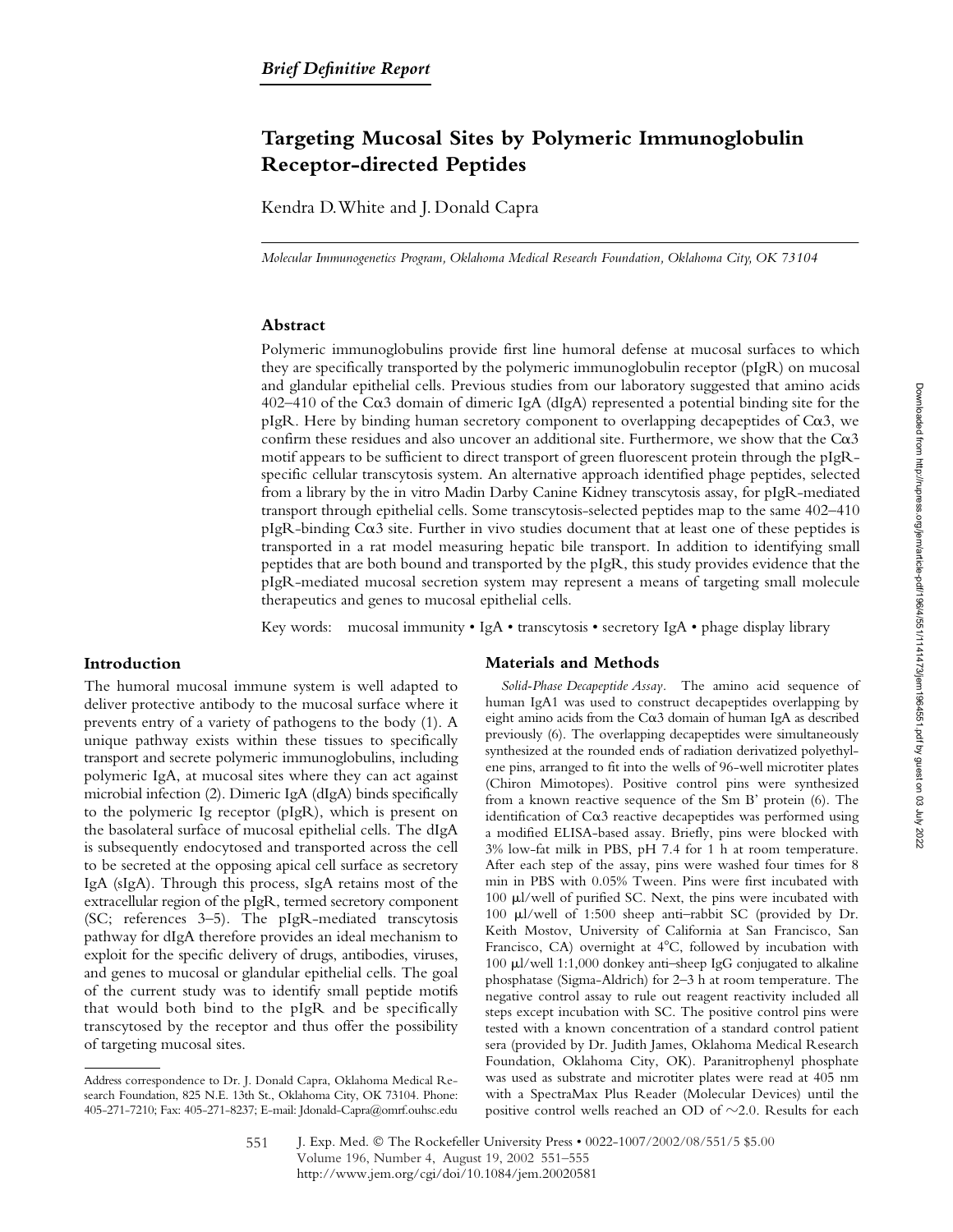plate were normalized by comparison with the positive control pins. After completion of each assay, the pins were regenerated as described previously (6).

*Baculovirus Expression of Human Secretory Component.* The hexahistidine-tagged extracellular region of human pIgR (reference 7; provided by Dr. Jean-Pierre Kraehenbuhl, University of Lausanne, Lausanne, Switzerland) was cloned into the pH-360EX baculovirus transfer vector using standard molecular biology techniques (8). Transfer vector containing pIgR was cotransfected with Bsu36I-digested BacPAK6 viral DNA using Bacfectin (CLON-TECH Laboratories, Inc.) into *Spodoptera frugiperda* cells (Sf9) to produce recombinant virus. Growth, plaque purification, and amplification of recombinant virus were standard. For protein production, High Five cells (Invitrogen) infected at an MOI of 5 were maintained in serum free medium in shaking flasks at  $2 \times$ 106 cells/ml. Human SC was then purified from cell supernatants on Ni-NTA agarose columns (QIAGEN) and dialyzed to PBS. Quantification was performed using Ni-NTA HisSorb plates (QIAGEN).

*Cell Culture.* Type II Madin Darby Canine Kidney (MDCK) cells and Type II MDCK cells stably transfected with rabbit pIgR (provided by Dr. Keith Mostov, University of California at San Francisco) were maintained in DMEM containing 5–10% fetal bovine serum (HyClone Laboratories) and antibiotics in  $5\%$  CO<sub>2</sub> at 37C (9). For transcytosis assays, transfected or nontransfected MDCK cells were grown to confluence in 6-well plates on 0.45 or  $1.0 \mu$ m pore size Falcon cell culture inserts (BD Biosciences; reference 9). The cells were fed every other day and used for the various transcytosis assays 4 to 5 d after plating.

*Construction of Green Fluorescent Protein Fusion Peptides.* Monomeric (TWASRQEPSQGTTTFAVTSGP (G)<sub>6</sub>PG-GFP) and dimeric (TWASRQEPSQGTTTFAVTSGP(G)<sub>6</sub>PGPGTWASR-QEPSQGTTTFAVTSGP(G)6PG-GFP) IgA pIgR-binding peptides and the corresponding monomeric IgG peptide (TTP- $PWLDSDGPFFLYSGP(G)<sub>6</sub>PG-GFP)$  were cloned into the high level bacterial green fluorescent protein (GFP) expression vector pQBI T7-GFP (Quantum Biotechnologies) with a small linker sequence, resulting in NH<sub>2</sub>-terminal peptide fusions. Bacterial expression was induced with IPTG and crude protein extracts generated by standard freeze-thaw methods. The peptide fusion proteins were analyzed by SDS-PAGE and by Western blot with detection using GFP monoclonal antibody (Quantum Biotechnologies). The amounts of GFP fusion proteins were normalized by measuring Absorbance at 590 nm on an fmax fluorescence plate reader (Molecular Devices).

*pIgR-mediated Transport of GFP Fusion Peptides.* GFP fusion proteins were added to the basolateral chamber of polarized MDCK cells or pIgR-transfected MDCK cells grown on  $0.45 \mu m$  cell culture inserts. After 4 h of incubation at  $37^{\circ}$ C, the apical media was collected and GFP fluorescence determined.

*Selection of Random Phage Peptide by Transcytosis.* The random 40-mer peptide library RAPID 40 (DGI Biotechnologies) with a total diversity of 1.55  $\times$  10<sup>10</sup> has been described previously (10). A similar 20-mer random peptide library was also used (provided by Dr. Stephen Johnston, The University of Texas Southwestern Medical Center, Dallas, TX; reference 11). For phage selection, 100 library equivalents were added to the basolateral chamber of polarized pIgR-transfected MDCK cells grown on 1.0  $\mu$ m cell culture inserts. After 4 h of incubation at  $37^{\circ}$ C, the apical media was harvested. Phage rescue and amplification were performed in *Escherichia coli* strain TG1 according to standard procedures (12). After eight rounds of selection, random phage clones were selected and propagated for sequencing.

*DNA Sequencing and Analysis.* DNA sequencing was performed on double-stranded plasmid or phagemid DNA using an ABI 377 Prism automated sequencer. Alignments of deduced peptide sequences with immunoglobulin constant regions were performed using the program LALIGN (13).

 $pIgR-Mediated Transport of Selected Phage Peptides. 5  $\times$  10<sup>10</sup> phage$ particles were added to the basolateral chamber of polarized MDCK cells or pIgR-transfected MDCK cells grown on 1.0- $\mu$ m cell culture inserts. After 4 h of incubation at  $37^{\circ}$ C, the apical media was collected and the titers of transported phage were determined.

*Rat Transport Experiments.* Male Wistar rats were anesthetized with ketamine hydrochloride, an I.V. saline line established, and the bile duct cannulated with the outlet of the cannula situated below the rat. Bile collection began after I.V. injection of 106 test phage and 106 negative control phage particles (in 0.2 ml PBS) and was continued for 3.5 h, collecting bile at 30 min time points in separate tubes. After bile collection was complete, the animals were killed. Phage titers were determined and 20 random phage clones were sequenced from each time point. Experiments were performed in accordance with institutional guidelines for animal care and use.

## **Results and Discussion**

We previously reported the localization of an important pIgR-binding site on dimeric human IgA to a predicted loop structure in the  $C\alpha3$  domain (10). To further localize this interaction, the binding of pIgR to overlapping decapeptides comprising  $C\alpha$ 3 was evaluated. When the  $C\alpha$ 3 decapeptides bound to pins were screened for reactivity with the polyclonal anti-SC serum and anti–sheep IgG conjugate, no significant background was demonstrated (Fig. 1 a). However, screening the peptides with SC identified two pIgR-reactive regions within the sequence of  $C\alpha3$ , peptide numbers 35-36 and 48-50 (Fig. 1 b). Decapeptide numbers 35–36 correspond to amino acids  $404-415$  of C $\alpha$ 3 and decapeptides  $48-50$  correspond to amino acids 430–443. Previous phage display selection of random peptides with cell-expressed pIgR coupled with subsequent alanine substitution provided evidence for amino acids  $402-410$  of  $Ca3$  in dIgA being involved in the interaction with pIgR (10). The current results for decapeptides 35-36 correspond to the same region in  $C\alpha$ 3 and thus provide further evidence for the importance of this specific interaction. When the region of  $C\alpha3$  identified by decapeptides  $48-50$  (C $\alpha$ 3 amino acids 430-443) are compared with the corresponding region of  $Cy3$  (amino acids 424–437), part of the region would be predicted to form a loop structure and thus be accessible for ligand binding based on the crystal structure of IgG Fc (14). Therefore, amino acids  $430-443$  of C $\alpha3$ may represent another part of dIgA that cooperates with the 402–410 amino acid region for the initial high affinity interaction of dIgA with pIgR.

To identify a motif on IgA dimer molecules or unique peptide motifs that lead to secretion onto mucosal surfaces via the pIgR-mediated transcytosis pathway, experiments were designed to localize the smallest possible peptide(s) required for the pIgR–dIgA interaction. The native region from IgA (amino acids 402–410) that we have shown pre-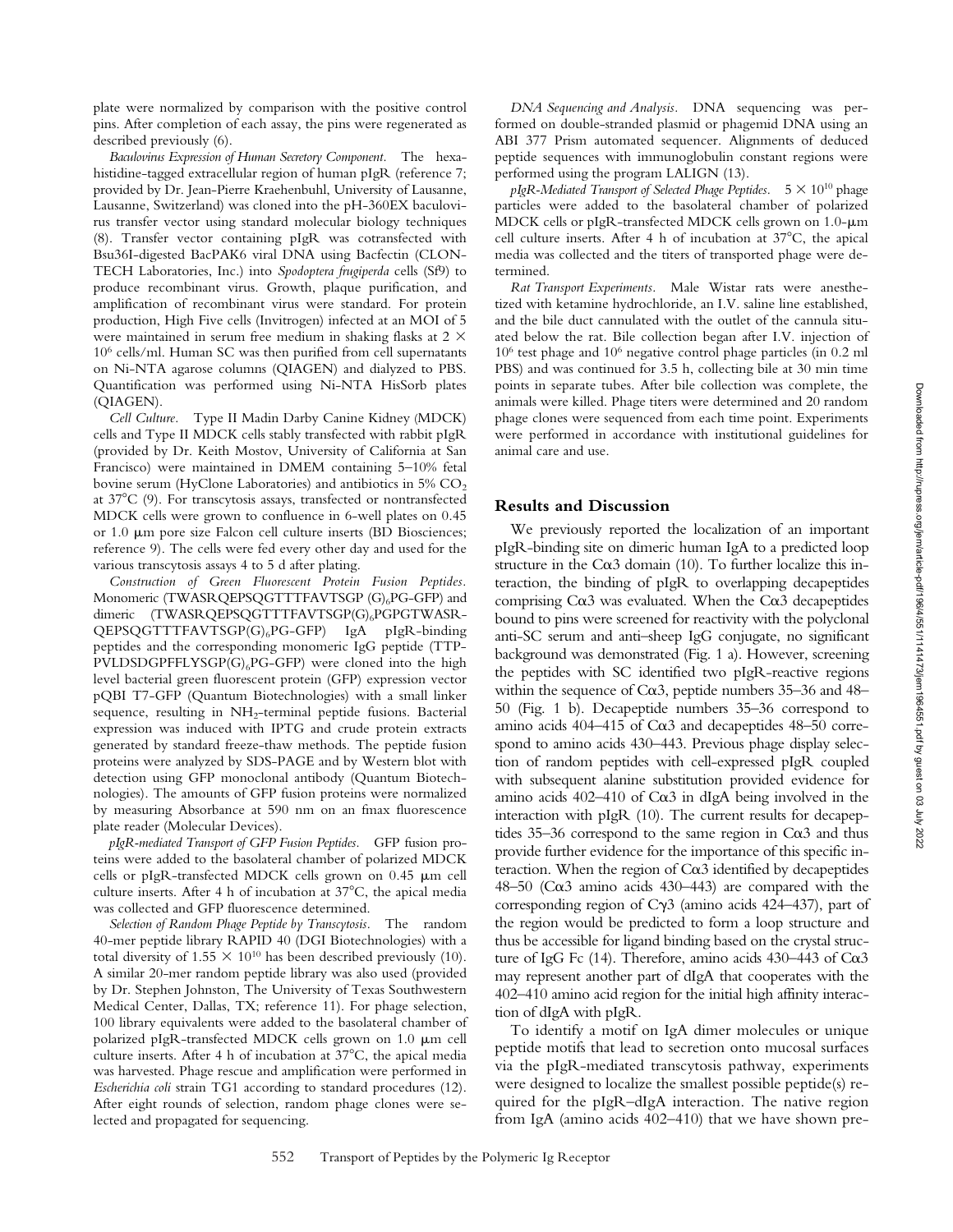

Figure 1. Reactivity of human pIgR with Coc3 decapeptides overlapping by eight amino acids. (a) Background reactivity of the decapeptides with pIgR detection reagents sheep anti-pIgR and donkey anti–sheep IgG alone. (b) Interaction of the decapeptides with human SC detected with sheep anti-pIgR and donkey anti–sheep IgG alkaline phosphatase. Results are means from three assays.

viously to be involved in pIgR-binding was synthesized in both monomeric (mApep) and dimeric (dApep) form with a small linker as GFP fusion proteins. As a negative control, the corresponding region from  $C_{\gamma}$ 3 (amino acids 398–403) was also synthesized as a fusion protein in monomeric form (mGpep). The ability of mApep, dApep, and mGpep to be specifically transported by the pIgR was assessed in the MDCK transcytosis assay by using both pIgR-transfected and nontransfected cells (Fig. 2). The data indicate that a peptide derived from the native region from the CH3 region of IgA in dimeric form, and to a lesser extent in monomeric form, can indeed direct transport of a fusion protein through pIgR-transfected MDCK cells but not through nontransfected MDCK cells. mGpep, the negative control peptide derived from the sequence of IgG, was not transported by the pIgR.

It is conceivable that other structures, including smaller peptides, could substitute for polymeric immunoglobulins in the pIgR-mediated transcytosis process. To identify such molecules, the MDCK transcytosis system was used to se-



Figure 2. Transcytosis of GFP fusion proteins through nontransfected and pIgR-transfected MDCK cells. The native region from dIgA (amino acids 402–410) that was previously identified to be involved in pIgRbinding has been synthesized in both monomeric (mApep) and dimeric (dApep) form as GFP fusion proteins. The corresponding region from IgG that does not bind to the pIgR was also synthesized in monomeric form as a negative control (mGpep). The ability of the GFP fusion proteins to be specifically transported by the pIgR in the MDCK transcytosis system was assessed by measuring fluorescence from the apical medium after the MDCK transcytosis assay was performed using both nontransfected (shown as solid fill) and pIgR-transfected (shown as no fill) cells. Results represent means of three assays.

lect random phage-displayed peptides transcytosed in vitro. Three independent MDCK-pIgR transcytosis system phage display selection experiments were performed. Two experiments used a 40-mer random peptide library (experiments no. 1 and no. 2) and one experiment used a 20-mer random peptide library (experiment no. 3). Both phage libraries were constructed as pIII peptide fusions as this results in low number of peptides per phage being expressed and thus should allow selection of high affinity interactions. After eight rounds of selection, 20 clones from experiment no. 1 and 18 clones from experiments no. 2 and no. 3 were chosen at random and sequenced. Shown in Fig. 3 are the eight phage peptides selected from the three experiments and the frequency of selection of each phage clone.



Figure 3. Phage peptides selected by transcytosis and frequency of selection. The in vitro MDCK-pIgR transcytosis system was used to identify phage peptides that were transported from the basolateral medium to the apical medium. Two experiments used a 40-mer random peptide library (experiments no. 1 and no. 2) and one experiment used a 20-mer random peptide library (experiment no. 3). Phage peptides are referred to by the first three amino acids of their sequence.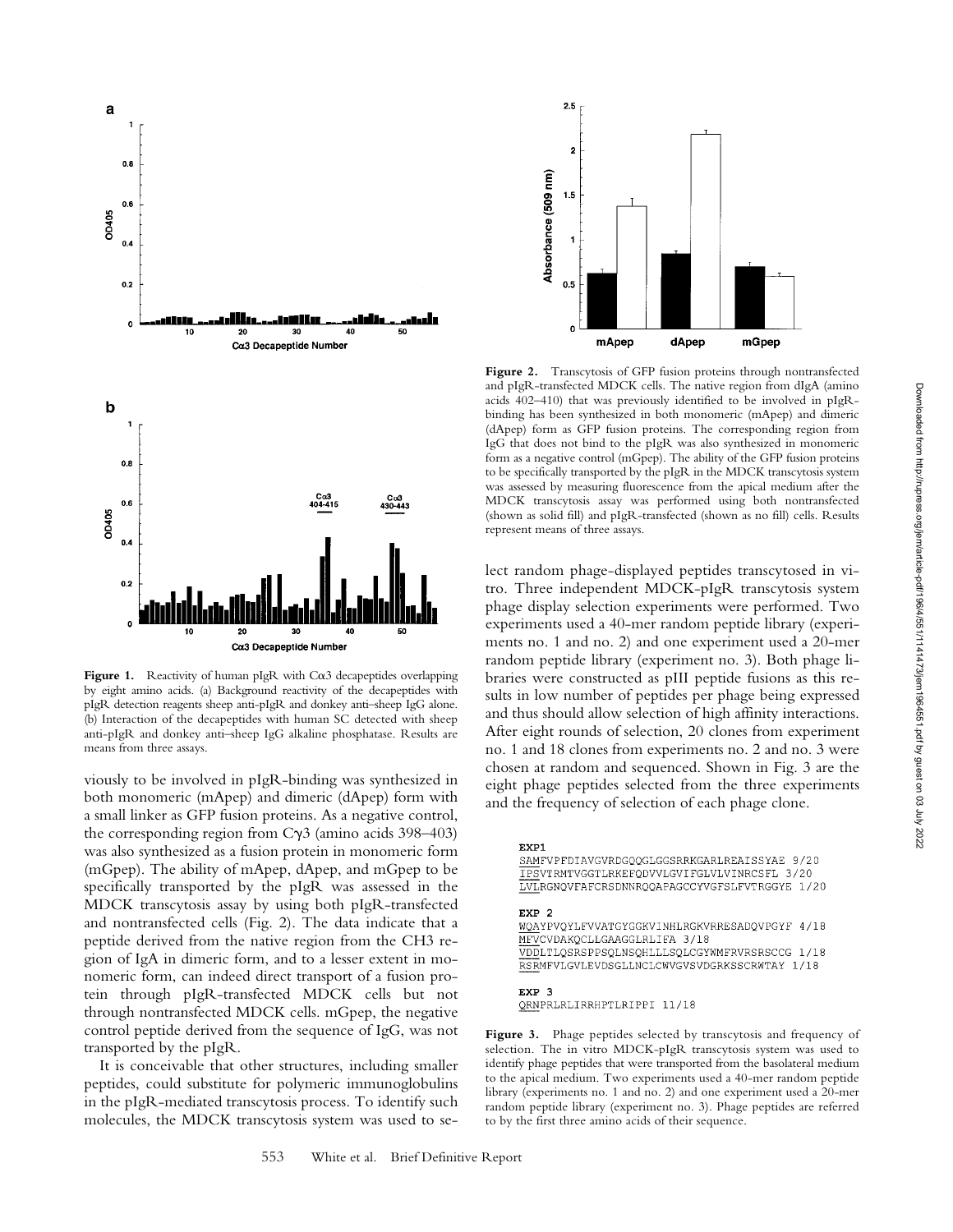| ICA<br>VDD | 410<br>400<br>LTWASROEPSOGTTTFAVTSIL<br>:: ::: :::<br>LTLQSRSPPSQLNSQHLLLSQL<br>20<br>10                     |                                                                                                                                                                   |
|------------|--------------------------------------------------------------------------------------------------------------|-------------------------------------------------------------------------------------------------------------------------------------------------------------------|
|            | 380<br>390<br>IGA FSPKDVLVRWLOGSOEL<br>: : : : :<br>SAM FVPFDIAVGVRDGQQGL<br>10<br>20                        | <b>Figure 4.</b> Three phage peptides<br>selected by transcytosis map to<br>$C\alpha$ 3 of human IgA. The transcy-<br>tosis-selected phage peptides               |
| IGA<br>IPS | 430<br>420<br>410<br>TTFAVTSILRVAAEDWKKGDTF<br>: 11: 13: 11: 11: 11: 1<br>TRMTVGGTLRKEFQDVVLGVIF<br>20<br>10 | were aligned to the sequence of<br>IgA using the computer program<br>LALIGN. The symbol $: =$ amino<br>acid identity and the symbol $=$<br>amino acid similarity. |

When the eight selected phage peptides were aligned to the sequence of IgA, three peptides (VDD, SAM, and IPS) show significant identity in and around the 402–410 region which we have previously shown to be important for pIgR binding (Fig. 4). The SAM peptide shares 41.2% identity in a 17 amino acid overlap with IgA, the VDD peptide has 40.9% identity in a 22 amino acid overlap, and the IPS peptide has 31.8% identity with IgA in a 22 amino acid overlap. In addition, several of the peptides show high homology to sequences within J chain (unpublished data), are currently under further investigation, and will subsequently be submitted for publication. The use of the RAPID 40 phage library has been recently reported for the identification of protein partners (15). As a negative control, the peptide sequences were aligned with irrelevant proteins such as human serum albumin and do not show significant homology (unpublished data). Identity values for the peptides compared with albumin do not exceed 20.0% in an average of 18 amino acid overlap. When the peptide sequences were compared with each other using peptide



**Figure 6.** Kinetics of IPS phage peptide secretion into rat bile. The bile ducts of male Wistar rats were cannulated. Bile collection began after I.V. injection of 106 specific phage (IPS) and 106 negative control phage particles and was continued for 30 min time points in separate tubes. Phage titers from each time point were determined by standard procedures.

alignment computer programs, no common sequence motifs were found.

Eight phage peptides were selected for their positive transport through epithelial cells expressing pIgR. However, the definitive mechanism of transport was not determined. Therefore, the movement of the phage peptides through both pIgR-transfected and nontransfected MDCK cells was measured. The results indicate that the RSR, SAM, IPS, VDD, QRN, and MFV peptides displayed on the surface of the phage allow the phage to be selectively transported by the pIgR through MDCK cells (Fig.  $5, a-c$ ). In contrast, the WQA and LVL phage peptides likely direct apical transport of phage by an alternate transcytosis path-





**Figure 5.** Basolateral to apical transport of phage peptides measured in the MDCK transcytosis system. Phage were added to the basolateral medium of wells containing  $1.0 \mu m$  pore inserts confluent with either polarized nontransfected (negative control shown as solid fill) or pIgR-transfected (shown as no fill) MDCK cells. Transcytosis was allowed to occur for 4 h. The apical supernatant fluids were collected and phage titers determined. (a) Transport of RSR and SAM peptides; (b) transport of IPS and VDD peptides; (c) transport of QRN and MFV peptides; and (d) transport of WQA and LVL peptides. Results represent means from three independent experiments.

554 Transport of Peptides by the Polymeric Ig Receptor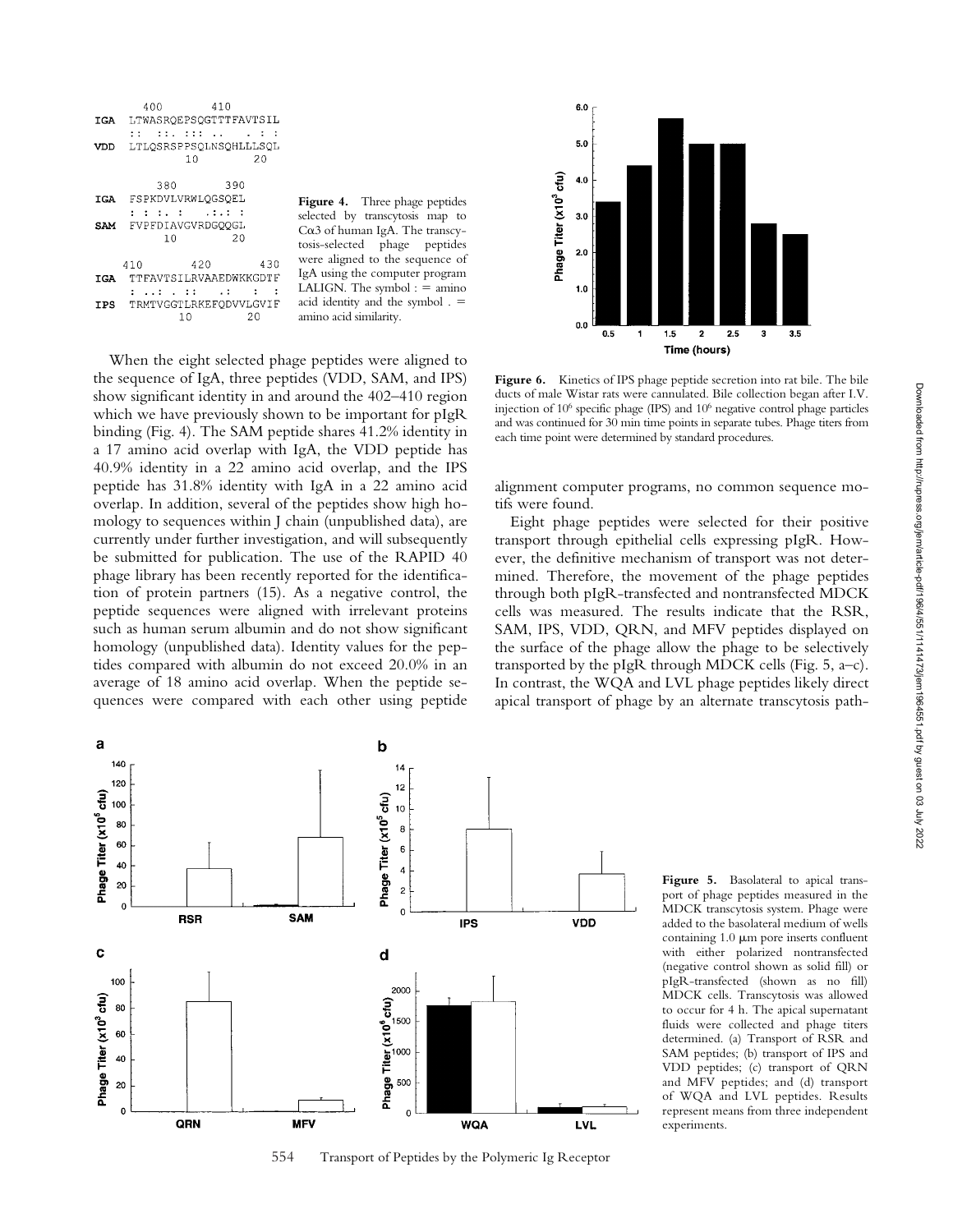way as there is no difference in transport by MDCK cells whether they are transfected with pIgR or not (Fig. 5 d).

To determine if the phage-displayed peptides are transported in vivo, a mixture of pIgR transcytosis-selected IPS phage and nonspecific phage were injected intravenously into rats. Bile was collected at 30 min time intervals to measure hepatic transport. The kinetics of IPS phage transport were similar to that reported previously for dIgA (16; Fig. 6). 100% of the phage recovered from all time points displayed the IPS peptide (unpublished data). No nonspecific phage were recovered at any time point (unpublished data). Therefore, at least one of the phage peptides identified by in vitro transcytosis is transported specifically by the pIgR in vivo in a rat model for pIgR transport.

This study aimed to identify structural determinants, either derived from the sequence of dIgA Fc or dIgA-independent, required for interaction with the highly specific pIgR-mediated transcytosis pathway for the secretion of polymeric immunoglobulins onto mucosal surfaces. With this information, it may be possible to exploit the IgA-specific pIgR mucosal secretion system as a means of targeting therapeutic recombinant molecules and/or genes to mucosal epithelial cells or their surfaces. We previously identified a nine amino acid structural motif in the C $\alpha$ 3 domain of IgA that is important for binding of dIgA to the pIgR. This motif, when expressed as a monomer, but especially when expressed as a dimer appears to be sufficient to direct transport of the 23-kD GFP fusion protein through the pIgR-specific cellular transcytosis system. In addition, we have selected a number of phage peptides that are transcytosed by pIgR using an in vitro transcytosis assay with pIgR-transfected MDCK cells and phage display techniques. Three of the peptides show considerable homology with the native pIgR-binding region of dIgA, four have significant homology with human J chain, and some bear no resemblance to the IgA constant region sequence. Interestingly, six of the eight selected peptides appear to be specifically transported by the pIgR while two appear to be transported through MDCK cells via an alternate pathway. In vivo studies indicate that at least one of the peptides, IPS, is transported by the pIgR in the rat. Therefore, the results of this study validate the feasibility of using a small pIgRbinding motif to deliver therapeutics to mucosal sites. Furthermore, tissue-specific mucosal epithelial cells may display unique receptor molecules, which can be identified by random peptide selection upon live cells. Linking structures specific for the pIgR with additional tissue antigens may yield molecules of high avidity capable of the selective or site-specific delivery of a variety of therapeutic molecules.

The authors would like to thank Dr. Judith James (Oklahoma Medical Research Foundation) for the synthesis and production of the  $C\alpha$ 3 solid phase decapeptides and technical guidance with the assays. We also wish to acknowledge Sherry Hart and Andy Duty for technical assistance, Danny Moore for help with the rat transport experiments, and Sheryl Christofferson for DNA sequencing.

This work is supported by a grant from the National Institutes of Health (AI 44206) and Epicyte Pharmaceuticals, Inc.

*Submitted: 12 April 2002 Revised: 21 June 2002 Accepted: 16 July 2002*

## **References**

- 1. Underdown, B.J., and J.M. Schiff. 1986. Immunoglobulin A: strategic defense initiative at the mucosal surface. *Annu. Rev. Immunol.* 4:389–417.
- 2. Mostov, K.E., and G. Blobel. 1982. A transmembrane precursor of secretory component. The receptor for transcellular transport of polymeric immunoglobulins. *J. Biol. Chem.* 257: 11816–11821.
- 3. Lindh, E., and I. Bjork. 1974. Binding of secretory component to dimers of immunoglobulin A *in vitro. Eur. J. Biochem.* 45:261–268.
- 4. Fallgreen-Gebauer, E., W. Gebauer, A. Bastian, H.D. Kratzin, H. Eiffert, B. Zimmermann, M. Karas, and N. Hilschman. 1993. The covalent linkage of secretory component to IgA. *Biol. Chem. Hoppe Seyler.* 374:1023–1028.
- 5. Underdown, B.J., J. De Rose, and A. Plaut. 1977. Disulfide bonding of secretory component to a single monomer subunit in human secretory IgA. *J. Immunol.* 118:1816–1821.
- 6. James, J.A., and J.B. Harley. 1992. Linear epitope mapping of an Sm B/B' polypeptide. *J. Immunol.* 148:2074–2079.
- 7. Rindisbacher, L., S. Cottet, R. Witteek, and J.-P. Kraehenbuhl. 1995. Production of human secretory component with dimeric IgA binding capacity using viral expression systems. *J. Biol. Chem.* 270:14220–14228.
- 8. Hasemann, C., and J.D. Capra. 1990. High-level production of a functional immunoglobulin heterodimer in a baculovirus expression system. *Proc. Natl. Acad. Sci. USA.* 87: 3942–3946.
- 9. Mostov, K.E., and D.L. Deitcher. 1986. Polymeric immunoglobulin receptor expressed in MDCK cells transcytoses IgA. *Cell.* 46:613–621.
- 10. Hexham, J.M., K.D. White, L.N. Carayannopoulos, W. Mandecki, R. Brisette, Y.S. Yang, and J.D. Capra. 1999. A human immunoglobulin (Ig) Ca3 domain motif directs polymeric Ig receptor-mediated secretion. *J. Exp. Med.* 189:747–751.
- 11. Barry, M.A., W.J. Dower, and S.A. Johnston. 1996. Toward cell-targeting gene therapy vectors: selection of cell-binding peptides from random peptide-presenting phage libraries. *Nat. Med.* 2:299–305.
- 12. Hexham, J.M. 1998. Production of human Fab antibody fragments from phage display libraries. *Methods Mol. Biol.* 80: 461–474.
- 13. Huang, X., and W. Miller. 1991. A time-efficient, linearspace local similarity algorithm. *Adv. Appl. Math.* 12:337– 357.
- 14. Deisenhofer, J. 1981. Crystallographic refinement and atomic models of a human Fc fragment and its complex with fragment B of protein A from *Staphylococcus aureus* at 2.9 and 2.8 Angstroms resolution. *Biochemistry.* 20:2361–2370.
- 15. Pillutla, R.C., K. Hsiao, R. Brissette, P.S. Eder, T. Giordano, P.W. Fletcher, M. Lennick, A.J. Blume, and N.I. Goldstein. 2001. A surrogate-based approach for post-genomic partner identification. *BMC Biotechnol.* 1:6.
- 16. Vaerman, J.P., A. Langendries, D. Giffroy, P. Brandtzaeg, and K. Kobayashi. 1998. Lack of SC/pIgR-mediated epithelial transport of a human polymeric IgA devoid of J chain: *in vitro* and *in vivo* studies. *Immunology.* 95:90–96.